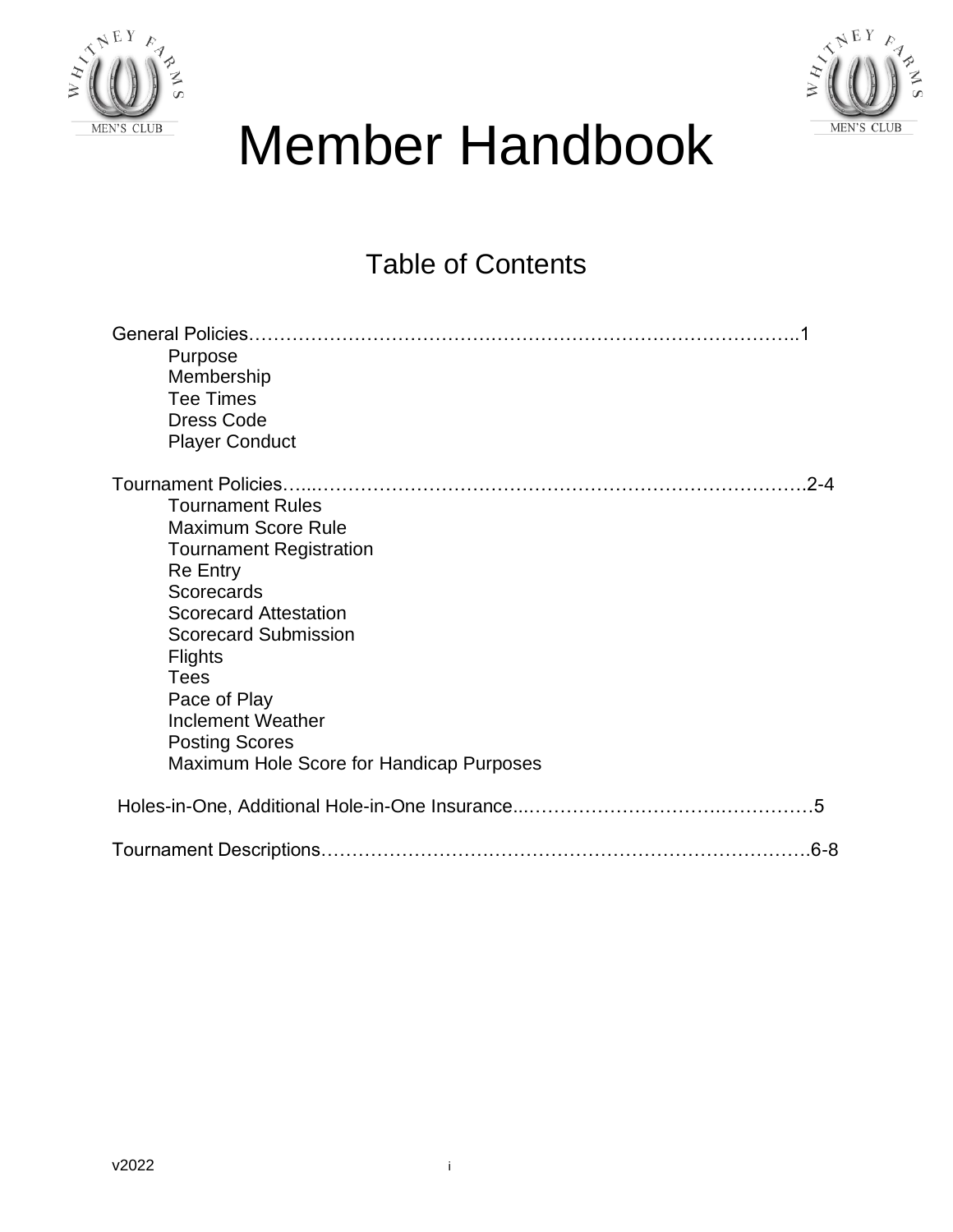



## General Policies

Purpose: Whitney Farms Men's Club, established in 1984, promotes and encourages playing golf and participation in related social activities to enhance interaction and fellowship among its members.

Membership: An active member in good standing is at least 18 years old and has submitted a completed membership application along with the annual membership dues for the golfing season. There are three types of memberships offered.

#### *Full Member*

Unlimited access to all weekly tournaments and 4 major tournaments (Member-Member, President's Cup, Club Championship, and 3 Day Member-Guest) Preferred tee times 9 days in advance Access to all social events USGA handicap Pro shop discounts

#### *Associate Member*

Access to 5 weekly tournaments and 1 major - Member-Member Preferred tee times 8 days in advance Access to all social events USGA handicap Pro shop discounts

#### *Honorary Member*

Honorary member is a person who shall be designated as such for meritorious contributions to the Club or its objectives. An Honorary Member shall have the same privileges as noted above for Full Members.

Tee Times: Full Members can book a tee time 9 days in advance but must play with at least two other members in the WFMC. Associate Members can book a tee time 8 days in advance and must play with at least two other members in the WFMC.

Dress Code: Whitney Farms Men's Club participants are expected to comply with Whitney Farms Golf Course requirements of proper golf attire.

Player Conduct: Whitney Farms Men's Club members shall conduct themselves in a courteous and responsible manner at all times. Any failures to follow the Rules of Golf, or excessive lack of golfing etiquette or disrespect to a fellow player, Men's Club Member, golf course staff member, or any other individual, or the golf course or golf course equipment may be grounds for disqualification from any tournament and expulsion from the Men's Club. In addition, members are responsible to report any infractions of the above or the Rules of Golf by any member that may be cause for disqualification from a tournament or the Men's Club.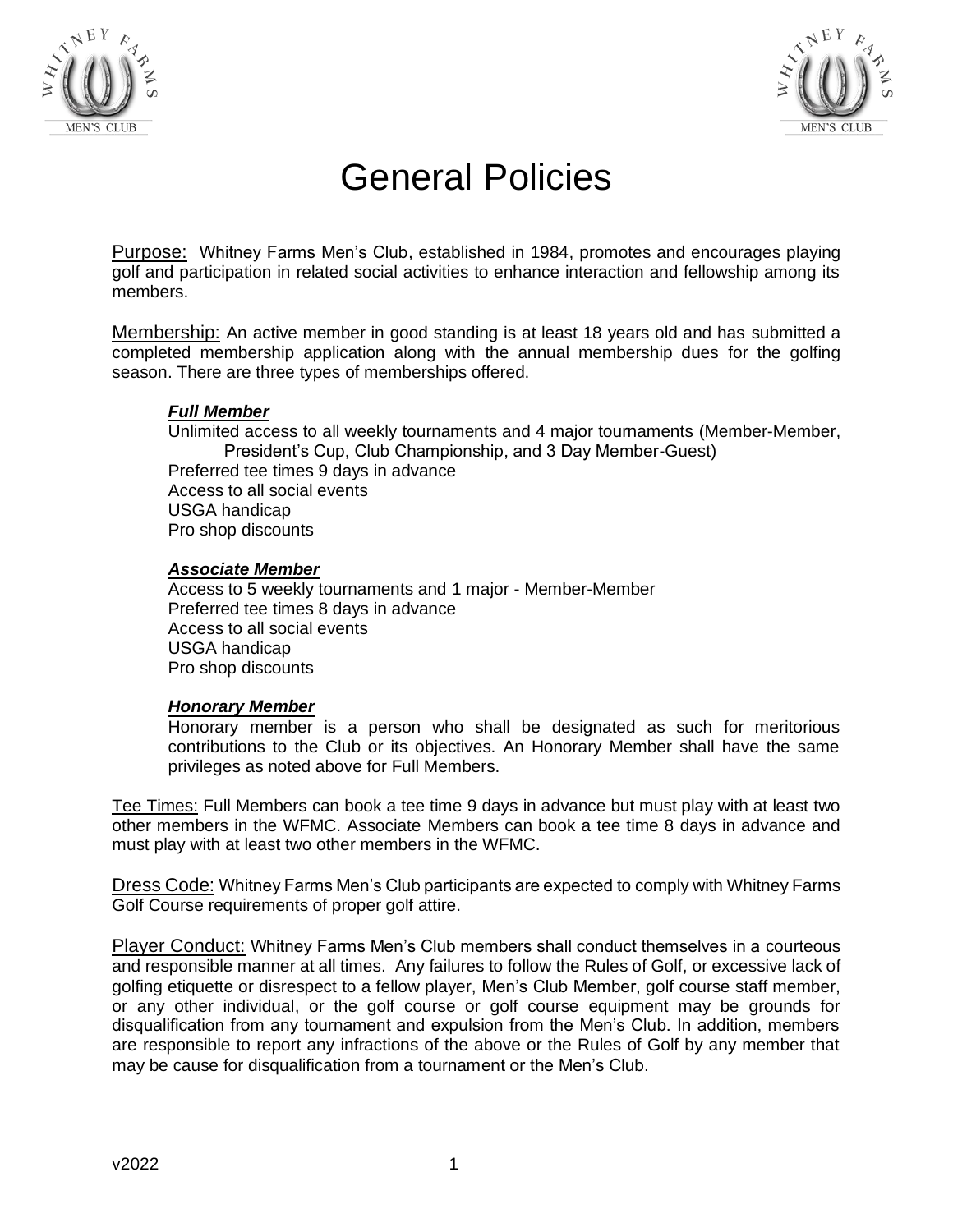



### Tournament Policies

Tournament Rules: Whitney Farms Men's Club members shall follow all USGA, local, and tournament rules including scoring, submitting scores, and following the Rules of Handicapping, including Appendix C: Handicap Allowances for all tournaments as follows:

| <b>Format of Play</b> | <b>Type of Round</b>         | <b>Handicap Allowance</b> |
|-----------------------|------------------------------|---------------------------|
| Stroke play           | Individual                   | 95%                       |
|                       | <b>Individual Stableford</b> | 95%                       |
|                       | Four-Ball                    | 85%                       |
| <b>Match Play</b>     | Individual                   | 100%                      |
|                       | Four-Ball                    | 90%                       |
| Other                 | Best 1 of four stroke play   | 75%                       |
|                       | Best 2 of four stroke play   | 85%                       |

Maximum Score Rule: All WFMC stroke play events will be played under the "Maximum Score" form of stroke play. A player's score for each hole is capped at a maximum of 10 strokes. A player who does not complete a hole (often referred to informally as "picking up") is not disqualified from the tournament, but simply gets the maximum score of 10 for the hole.

#### Tournament Play

i. Tournament Registration – A sign-up sheet for the current tournament will be located in or just outside the Pro Shop. To register for that tournament, you must put a checkmark in the box next to your name for the day being played. All members must sign up for a given tournament prior to starting their round. Any member who fails to sign up before teeing off on their 1st hole will not be entered into the tournament and will not be eligible for any prizes.

ii. Re-Entry: Any member who wishes to re-enter into a weekend tournament can do so by paying a \$10 re-entry fee. Check off the sign-up sheet, put \$10 into the envelope provided, put your name on the envelope and place in the box in the pro shop. The re-entry fee must be paid prior to starting the round; re-entry is NOT permitted once a member has started play. Any member who submits a scorecard but does not pay the re-entry fee or submits the re-entry fee after starting play will be disqualified from that round.

iii. Club Championship. Participation in the Club Championship tournament requires full membership by May 31<sup>st</sup> of that year and participation in at least five tournaments prior to the Club Championship.

#### **Scorecards**

All scorecards must be legible and include your LAST NAME and indicate TEE PLAYED. Scorecards must be dated, signed and attested by a WFMC member. A scorecard SHOULD NOT have any player listed on it who is not entered into the WFMC tournament. Any side games or points should be done on a separate scorecard. Failure to provide this information or follow any of these rules will result in disqualification.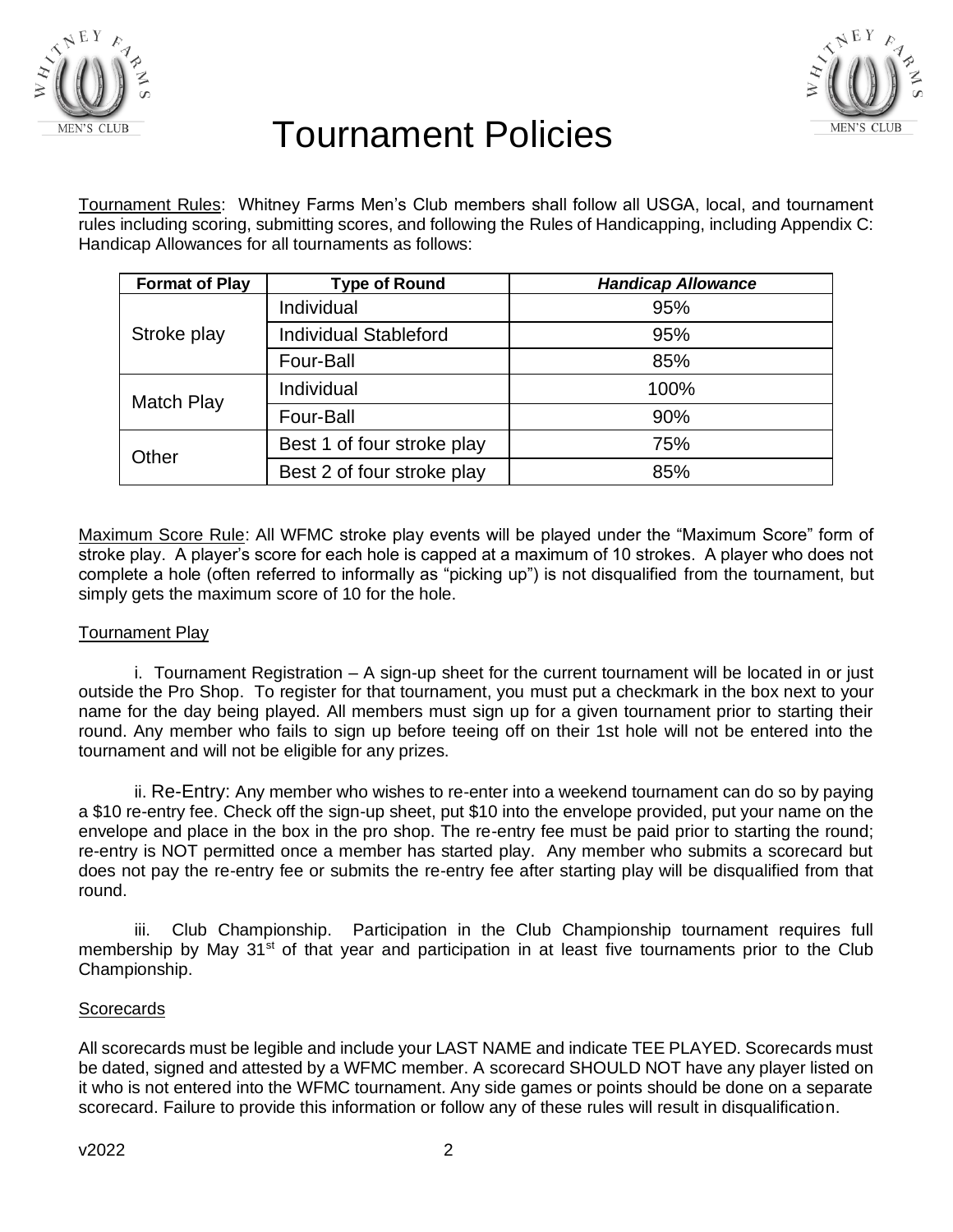



#### Scorecard Attestation.

i. Individual Event Tournaments. There must be at least two Club members in a group for either one to participate in an individual event tournament. The scorecard must be signed by the Club member submitting the scorecard and attested by a different Club member that played in the same group as the Club member signing the card.

ii. 2-Man Team Event Tournaments. There must be two (2) Club members playing as a team to participate in a 2-Man Team Tournament (no single players can enter as a team). The scorecard must be signed by one member of the 2-Man Team submitting the scorecard and attested by another Club member that played in the same group as the 2 Man Team (the other Club member may or may not be part of the 2-Man Team).

iii. 4-Man Team Event Tournaments. There must be at least three (3) Club members that are part of a 4-Man Team to participate in a 4-Man Team Tournament. The scorecard must be signed by one member of the 4-Man Team and attested by a different member of that 4-Man Team.

Scorecard Submission: A picture of your properly signed, dated and attested scorecard must be submitted via email to [wfmclub@gmail.com](mailto:wfmclub@gmail.com) prior to 6 p.m. of the day played. Scorecards submitted after 6 p.m. will not be considered for that weekend's tournament.

Ruling Questions: If there is a question regarding a golf ruling, please play two balls pursuant to USGA Rule 20.1(c) (note that this is applicable for stroke play events ONLY). A decision will be made by the Club Professional or the WFMC board.

Flights: Flights are determined by dividing the total number of participants by the format of a given tournament. Tournament formats include: individual medal events which typically have 4 flights, two man events which typically have 3 flights, and four man events which typically have 2 flights. The number of flights may be changed at the discretion of the WFMC Board for any tournament based on the number of players/teams.

Tees: Unless otherwise indicated, members have the choice of playing Blue, White, Green (if qualify) or Gold (if qualify) tees. To play from the Gold Tees, (i) you must be at least 70 years old, and (ii) your age plus Handicap Index must be 86 or more. To play from the Green Tees, your age plus Handicap Index must be 70 or more. You can play from different tees each day for a replay if you so choose.

Pace of Play: The goal to finish a round of golf at Whitney Farms is 4 hours 20 minutes or less. It is the responsibility of every golfer to keep up with the group in front of them, not just ahead of the group behind them. Here are some tips from the USGA to improve pace of play.

- 1. Arrive on time and ready for your tee time
- 2. Minimize your time on the tee. On the tee it is usually acceptable for players to "hit when ready." You can also save time by playing a provisional ball (Rule 18.3) if you think your original ball might be lost or out of bounds
- 3. Plan your shot before you get to your ball
- 4. Keep your pre-shot routine short
- 5. Don't wait in the cart for your partner. Drop him off, go to your ball and get ready for your shot. If you want to leave the cart with your partner, take a couple of clubs and start walking to your ball. Nothing wastes more time than sitting in the cart watching someone else play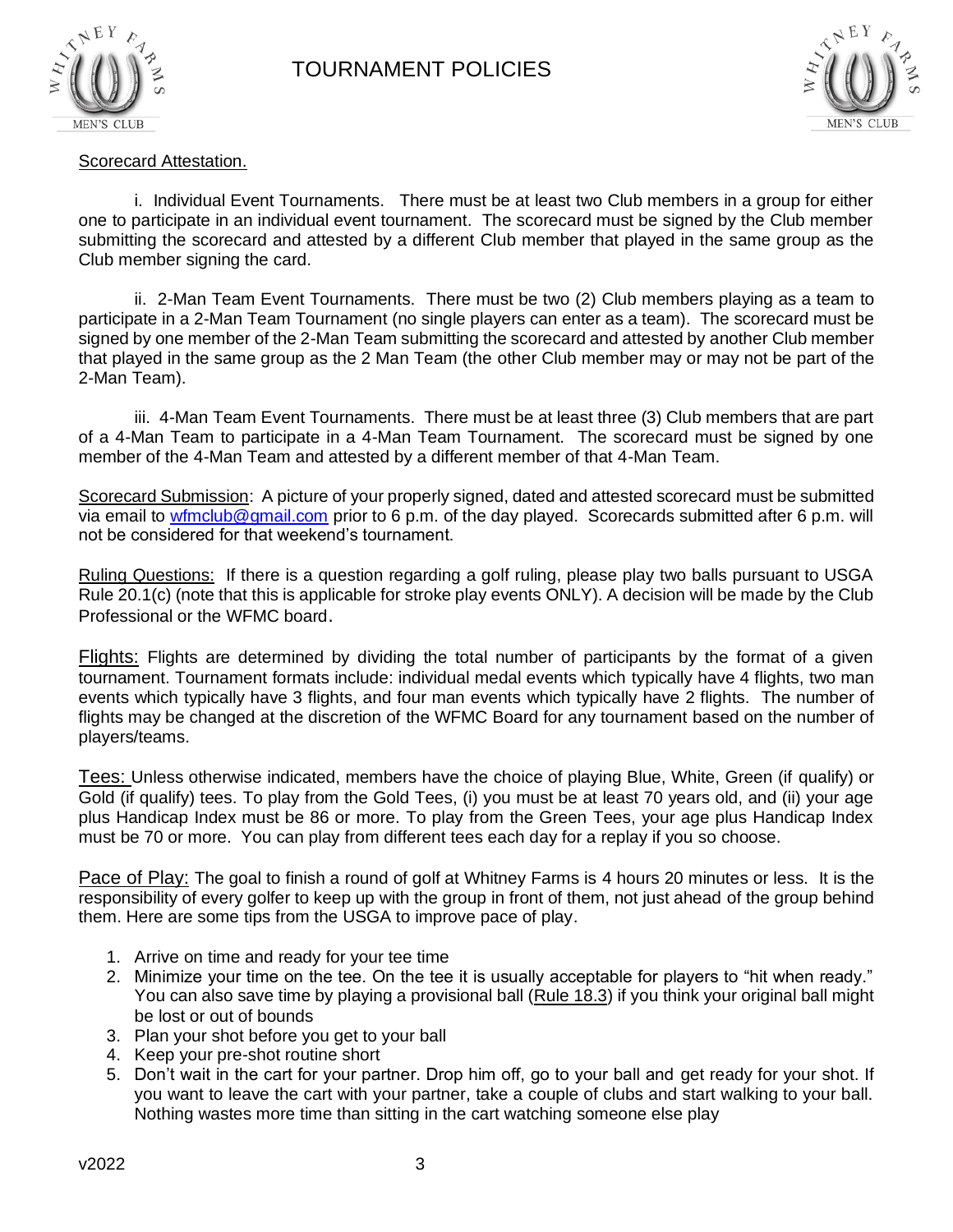



- 6. Be helpful to others in your group
- 7. Be aware of how much time you spend looking for balls in the woods [Rule 18.2a](http://www.usga.org/content/usga/home-page/rules/rules-2019/rules-of-golf/rules-and-interpretations.html#!ruletype=fr§ion=rule&rulenum=18) limits search time to 3 minutes
- 8. Be efficient on the putting green
- 9. Fill out the scorecard on the next tee box
- 10. Accept responsibility: Recognize that slow play isn't just the other guy's fault

Inclement Weather: Severe weather-related conditions may prevent, delay or suspend play when the course is rendered unplayable, or the safety of players is at risk, as determined by golf course staff. A tournament may be canceled for the day due to weather conditions at the discretion of the Board.

Tournaments, especially in the spring and fall, can be delayed due to frost. Participants should remain on the premises and wait for the tournament to start.

Posting Scores: The Handicap Committee will post **all** scores from WFMC events to GHIN. Members are responsible to post their own scores for every other round played (whether at Whitney Farms or elsewhere) if the round has been played:

- In an authorized format of play (see Rule [2.1a of the USGA Rules of Handicapping -](https://www.usga.org/content/usga/home-page/handicapping/roh/Content/rules/2%201%20Acceptability%20of%20Scores.htm#2.1a) Played in an [Authorized Format of Play\)](https://www.usga.org/content/usga/home-page/handicapping/roh/Content/rules/2%201%20Acceptability%20of%20Scores.htm#2.1a) over at least the minimum number of 7 holes required for a 9-hole score or an 13 holes for 18-hole score to be acceptable. For holes not played, record a par plus any handicap strokes you would have received.
- In the company of at least one other person, who may also act as a marker (subject to satisfying any other requirements of the *Rules of Golf*),
- By the *Rules of Golf*. For any holes not completed, record your most likely score or net double bogey, whichever is lower.
- On a golf course with a current Course Rating and Slope Rating.
- On a golf course during its active season.

Failure by a member to post scores in the situations above can result in the member's handicap being reduced for WFMC events.

Maximum Hole Score for Handicap Purposes: For those rounds in which a member should post his score as noted above, such scores should be posted under the guidelines of Maximum Hole Score for Handicap Purposes (USGA Rules of Handicapping Section 3.1).

For a player with an established *Handicap Index*, the maximum score for each hole played is limited to a *net double bogey*, calculated as follows:

Par of the hole **+** 2 strokes **+** Any handicap stroke(s) that the player receives on that hole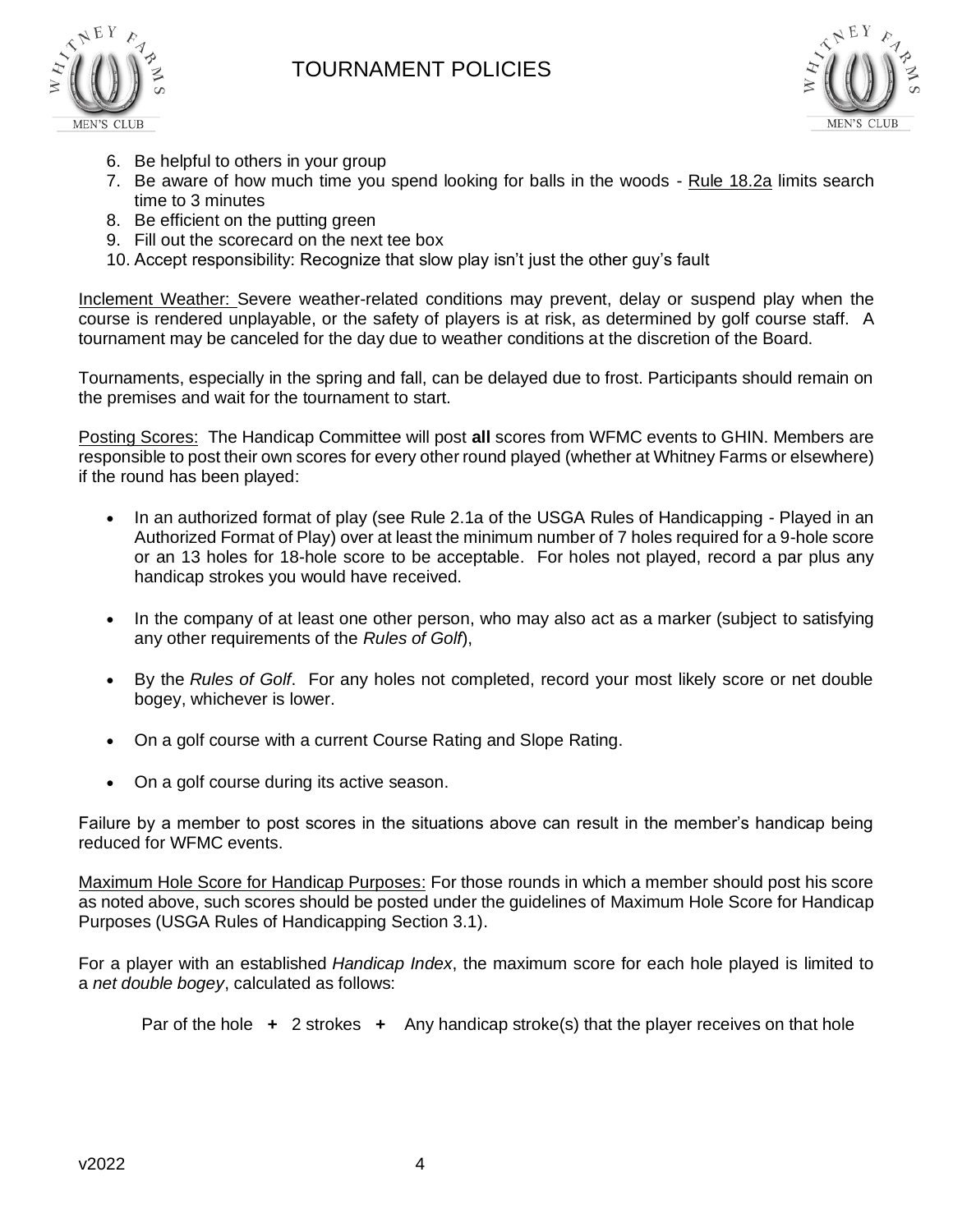

#### TOURNAMENT POLICIES



Holes-in-One: The WFMC will cover the cost of beverages, up to a maximum of \$200, for any members present in the Sand Trap following the round in which any member playing in a WFMC event makes a verified hole-in-one during his round. The WFMC shall cover the cost of only 1 drink for each member present in the Sand Trap. Additionally, for any member that makes a verified hole-in-one during a WFMC event, a nameplate will be engraved for the Men's Club Hole-In-One plaque hanging in the clubhouse.

Additional Hole-in-One Insurance: Entry fee is \$5. Participation in this hole-in-one insurance pool is limited to active members in good standing and is **strictly voluntary**. This additional insurance will help offset costs over the \$200 Board Insurance. This pool applies only to official men's club weekend tournaments. If a member has paid to participate in the pool and records a hole-in-one, the money in the pool will be given to that member. If two or more members that have paid to participate in the pool record a hole-in-one during the same tournament, the money in the pool will be divided equally between them. After any tournament in which a hole-in-one is made by a participating member, a new pool will be created (sign-ups will take place in the Pro Shop prior to the first tournament of the year and after each tournament during which a hole-in-one was made). If no hole-in-one is made during the current men's club season, members that were in the pool at the end of the current season will automatically be carried over to the next season.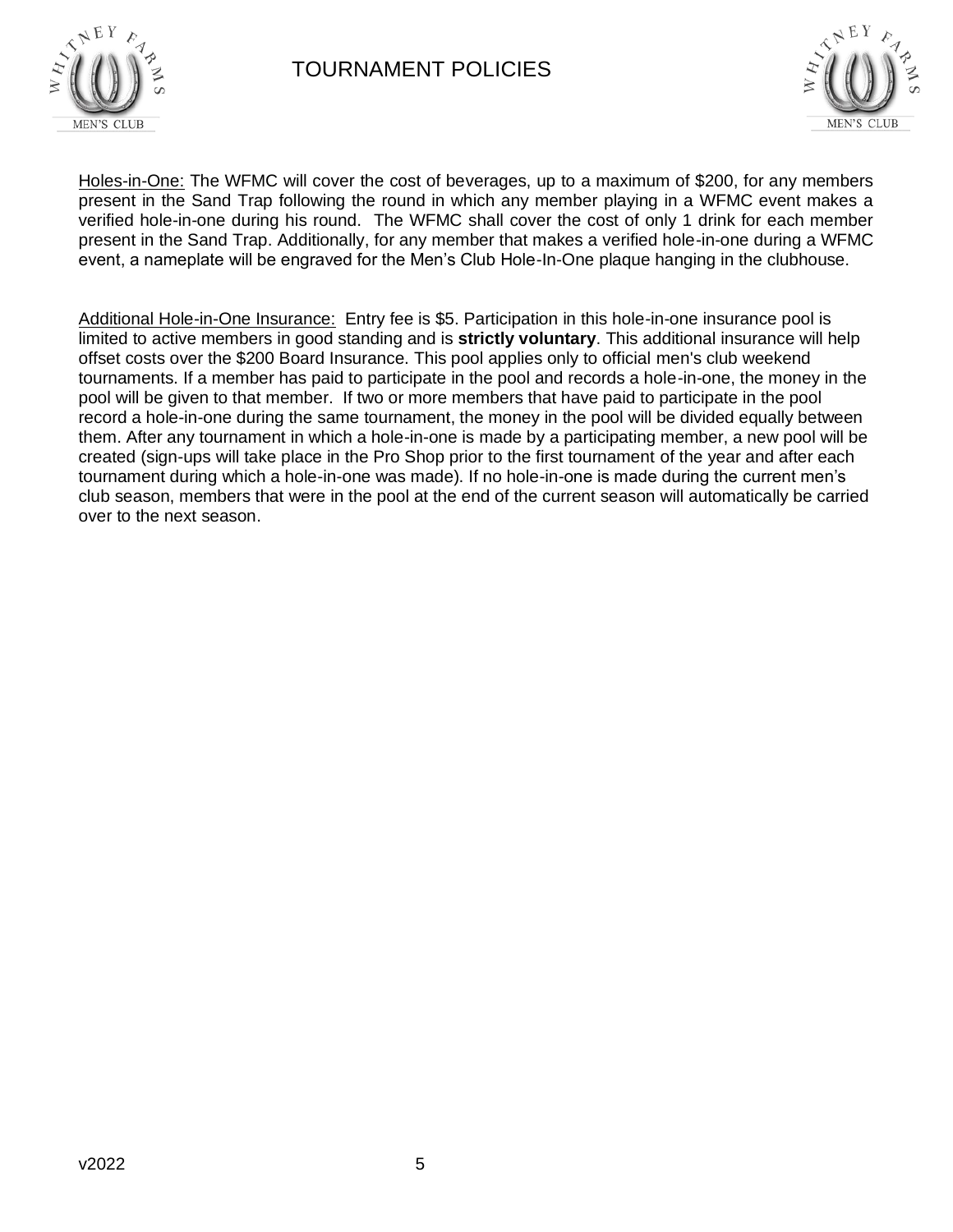



### **Tournament Descriptions**

#### **2 Man Best Ball:**

This is a 2-man team gross/net event. Each member of the team plays his own ball. On each hole, the low gross score of the team counts as the team gross score, and the low net score of the team counts as the team net score.

#### **4 Man Best Ball:**

This is a 4-man team gross/net event. Each member of the team plays his own ball. On each hole, the low gross score of the group counts as the team gross score, and the low net score of the group counts as the team net score.

#### **4 Man Net Total:**

This is a 4-man team net event. Each member of the team plays his own ball. On each hole, the total net score for all 4 team members counts as the team score.

#### **Beat the Pro's Score:**

This is an individual net event. Each player plays his own ball and his score alone counts toward his total. If the player's net score for the round is better than the pro's gross score, the player wins.

#### **Play with the Pro**

This is a season long tournament where WFMC members play with the Pro in a team event against other teams. Each team has four members: the Head Pro, and three others who are members of the WFMC. Each member may only play on one team during the season (you cannot play twice in this event). Rounds must be scheduled with the Pro. The format is the aggregate of the best one gross score and best one net score of the foursome (different ball must be used for gross and net scores).

#### **Club Championship:**

This is a match play event. The Championship Flight, Legends Flight, and Senior Championship Flight will be determined based on qualifying criteria and are played without any handicap (no strokes). All other flights are flighted based on Handicap Index and matches played at 100% handicap.

#### **Individual Medal:**

This is an individual gross and net event. The player plays his own ball and his score alone counts toward his total. There will typically be 4 flights for scoring the event, with each flight containing approximately the same number of players.

#### **President's Cup:**

This is a season long match play event, with matches required to be played during the specified time period. Entry is limited to the first 64 players that sign up. Entrants will be broken into 4 brackets of 16 players by random draw. If there are less than 64 entrants, the past year's champion will be awarded a bye and any remaining byes will be randomly awarded. Matches will be played at 100% handicap.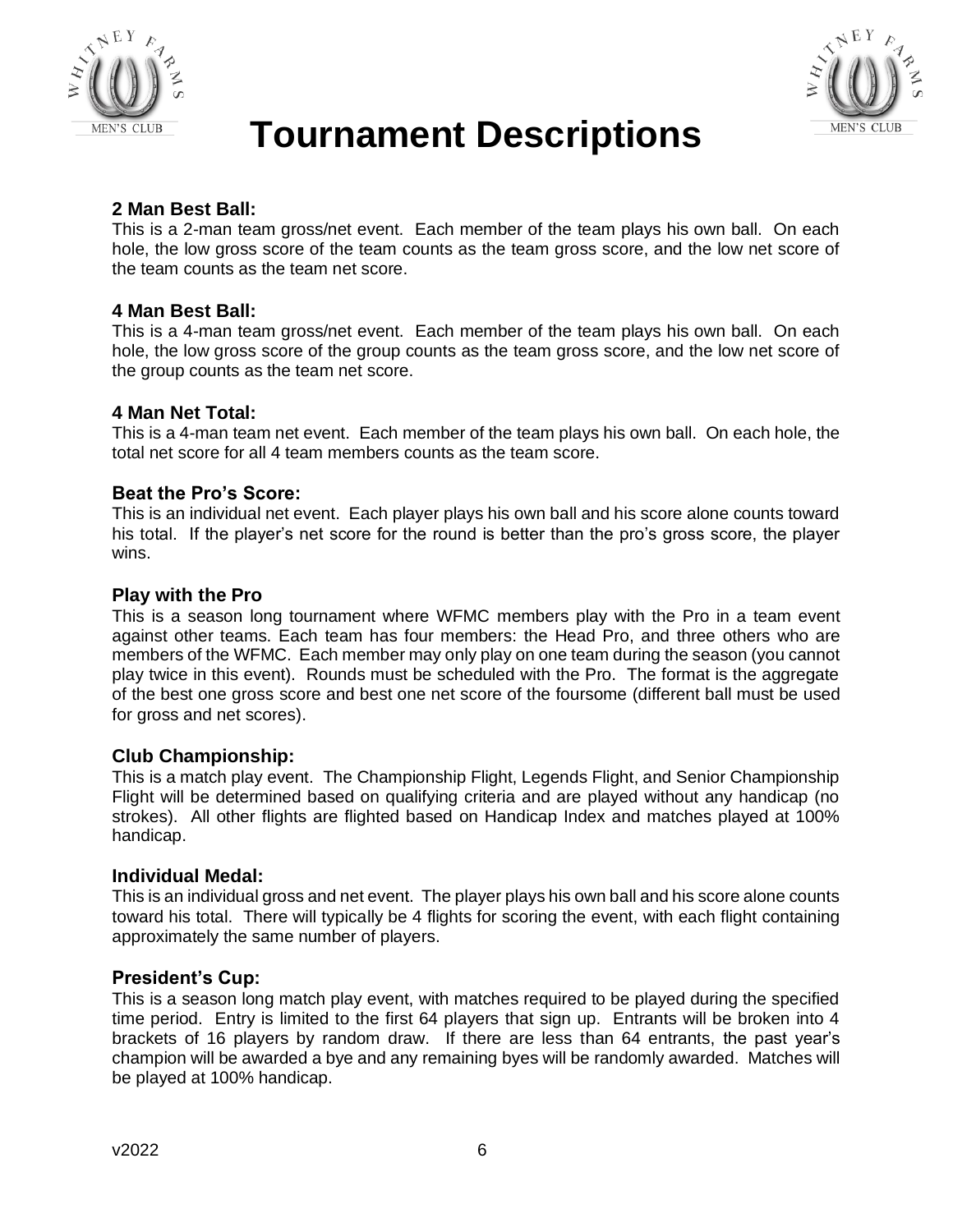



#### **Ryder Cup:**

This is a 2-man team 18 hole event - 9 holes best ball and 9 holes shamble best ball. For the first 9 holes (holes 1-9), each member of the team plays his own ball. On each hole, the low gross score of the team counts as the team gross score, and the low net score of the team counts as the team net score. The second 9 holes (holes 10-18) shall be a shamble best ball format (at 80% handicap for net score) where each member of the team tees off and the team chooses the best drive to use. From there, each member plays his own ball until holed. The low gross score of the team counts as the team gross score, and the low net score of the team counts as the team net score.

#### **Stableford:**

This is an individual gross and net event based on a point system in which points are awarded based on the number of strokes taken on each hole as follows:

| Double Bogey or higher: | 0 Points |
|-------------------------|----------|
| Bogey:                  | 1 Point  |
| Par:                    | 2 Points |
| Birdie:                 | 3 Points |
| Eagle:                  | 4 points |
| Double Eagle:           | 5 Points |

#### **2 Day Member-Member:**

This is a two-day team event where each team consists of 2 full members, a full member and associate member, or 2 associate members. The format for each day is 2 Man Best Ball. Team gross and net scores from each day are combined for a two-day gross and net total.

#### **Tournament of Champions:**

This is an Individual Medal Play tournament. To qualify for the Tournament of Champions, you must be the winner of an Individual Medal Play tournament, the Club Championship, or the President's Cup.

#### **3 Clubs and a Putter:**

This is a 4-man team event with a scramble format. Each member of the team will select 3 clubs to make up their bag and a putter (ex: Player A selects driver, 7 iron, PW and putter, Player B selects 3 wood, 8 iron, GW and putter and so on). Each member can only use the clubs they selected in their bag, **NO SHARING CLUBS!!** All players on the team tee off and the preferred tee shot is taken. All players then play from the preferred ball. Play continues until the ball is holed. Each player must play his ball within one club length of the preferred ball but no closer to the hole. The lie of the ball may not be improved. When on the putting green, each person must play from the exact location of the preferred ball. *The team must use at least 2 tee shots of each member during the round.*